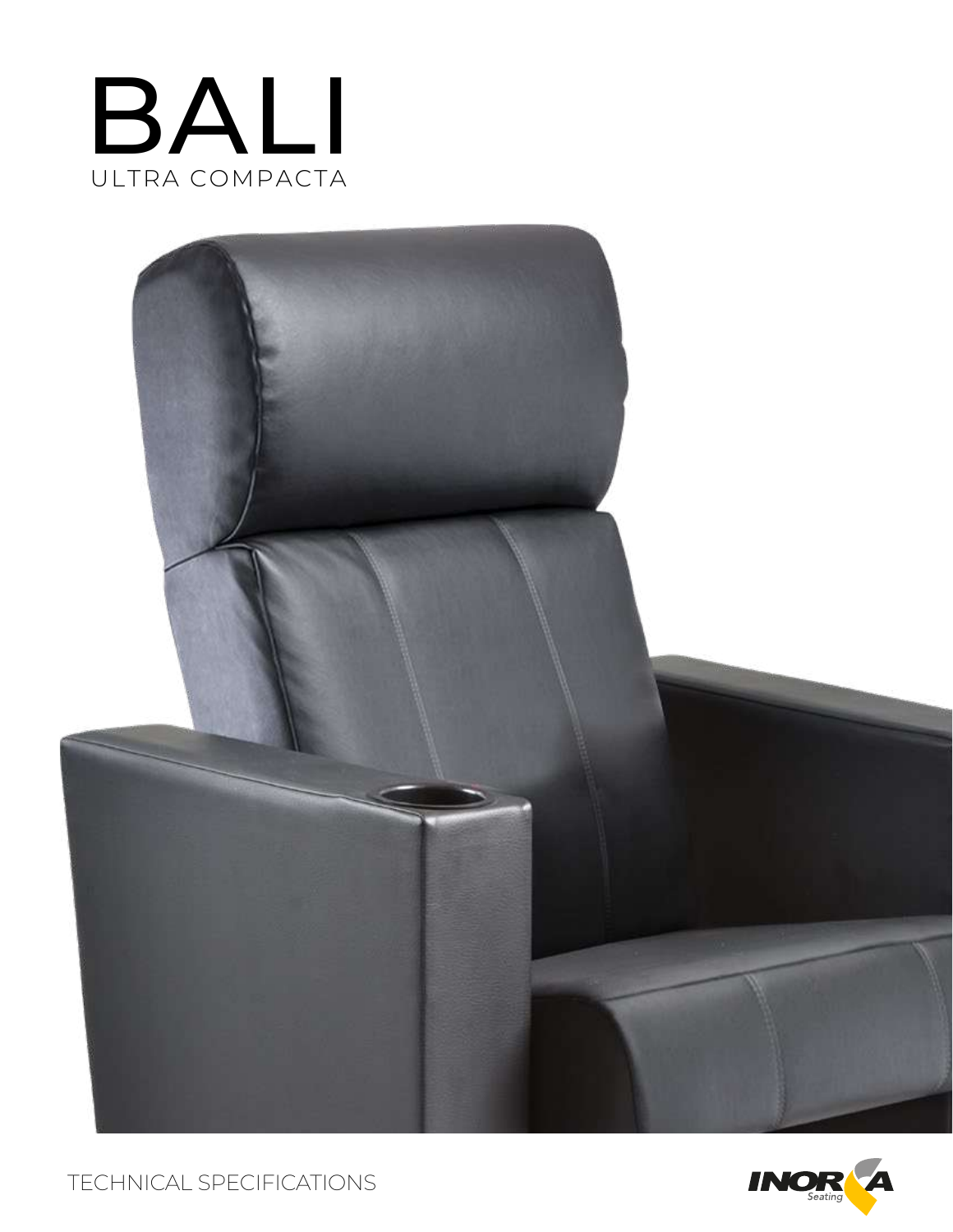# FEATURES AND BENEFITS

### FIXED OR LOUNGER VERSION

For backrest recline

### NO-SAG SPRINGS

to reinforce lumbar support and bearing capacity.

### LUXURY UPHOLSTERY

Exchangeable covers, no staples or glue needed. Ease of installation as your crew can put them once all seats are placed. Easy numbering identification.

### ANCHORING

Standard fixed or riser mounted for an easier cleaning

### FLAMMABILITY

Compliance with California Technical Bulletin 117 (TB 117) and Crib 5 on some upholstery references

#### ACCESSIBILITY

2% of seats that comply with the ADA standard

### ATTIC STOCK

2% critical components for on-site inventory

#### FLEXIBILITY

25 "- 27" widths



## **ACCESSORIES**

NUMBERING AND LETTERING By seat or by row, plastic, lightened or embroidered.

#### UPHOLSTERED ARMRESTS Fixed or retractable for ADA access

3D HEADREST EFFECT

For a cushy head supportwith an option of embroidered logos.

### PRIVACY PANELS

For social distancing purposes. Easily installed (or retroffited) and removed.

### DECORATIVE STITCHING

To enhance looks

## **ACCESSORIES**





#### BALI ULTRACOMPACT CHAIR ITEM DIMENSIONS POS. 1 DIMENSIONS POS. 2 DIMENSIONS POS. 3 mm INCHES mm INCHES mm INCHES A | 1118 | 44.0 | 1110 | 43.7 | 1105 | 43.5 B 598 23.5 622 24.5 668 26.3 C | 788 | 31.0 | 812 | 32.0 | 878 | 34.6 D 940 37.0 964 38.0 1030 40.6 E | 458 | 18.0 | 458 | 18.0 | 458 | 18.0 F 641 25.2 641 25.2 641 25.2 G 635 25.0 635 25.0 635 25.0 H | 660 | 26.0 | 660 | 26.0 | 660 | 26.0 I 686 27.0 686 27.0 686 27.0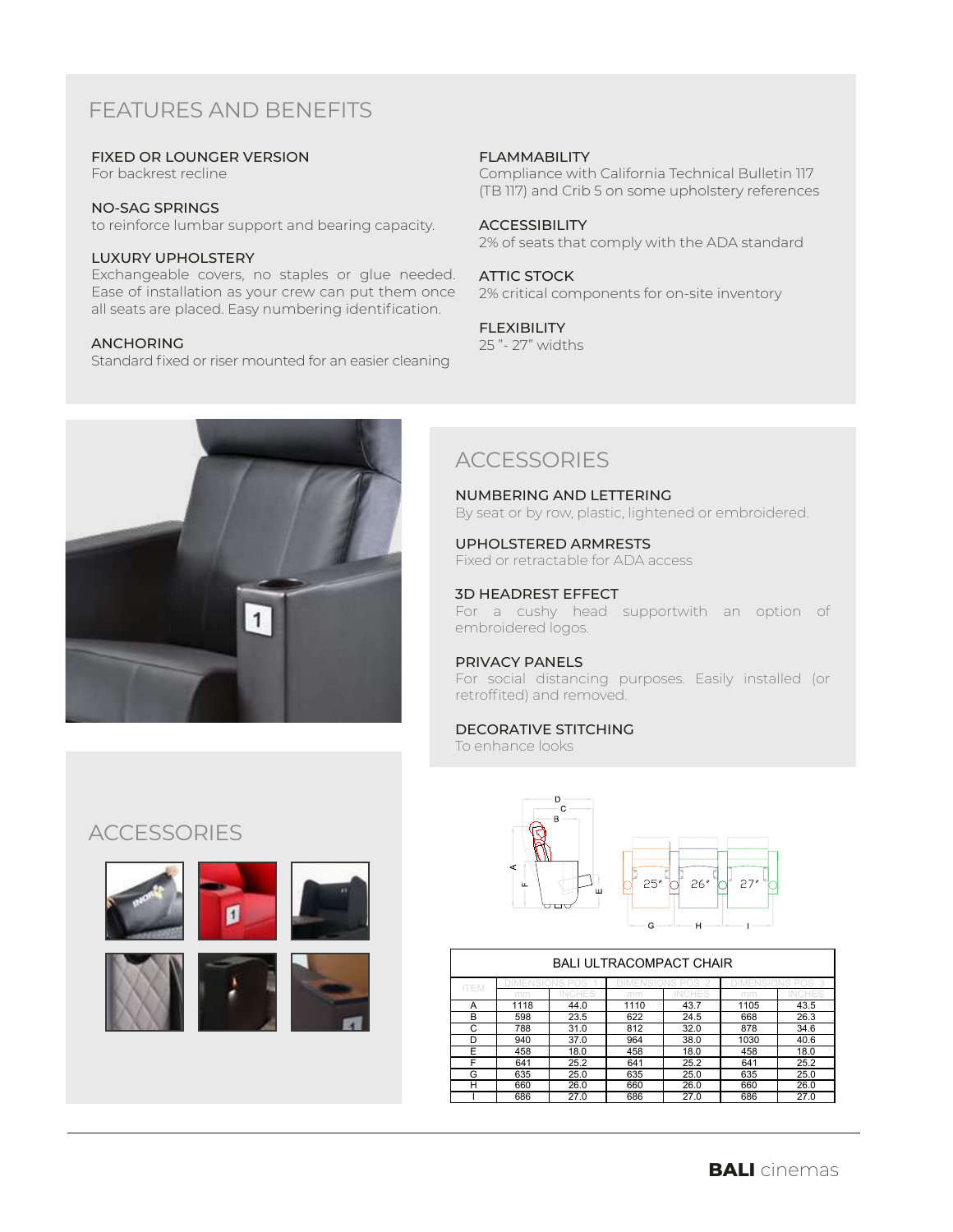# TECHNICAL SPECIFICATIONS

### **STRUCTURE**

• Lounger mechanism, backrest, and seat molded with cold-injected polyurethane of 18-20 kgf hardness.

- Structural frame in cold-rolled-steel pipe of 18, 1" caliber.
- Upholstery wood panels, reinforced with cold-rolled steel sheets of 3mm caliber.
- Plastic cupholder
- Plastic, embroidered, or acrylic numbering on rows or chairs.
- Reclining cushion up to 90º

### OPTIONAL EXTRAS

- Embroidered logo
- Love-seat arms
- Lighting at row ending for hall illumination
- Linear installation, for radius or inclinations

### WARRANTY

• 5 years against manufacturing defects

# MOLDED FOAM

STANDARD

Density *Back 40 - 45 Kg/m3 Cushion 45 - 50 Kg/m3*

Hardness *Back 3.4 - 4.4 Kg/f Cushion 3.9 - 4.3 Kg/f*



Density *Back 40 - 45 Kg/m3 Cushion 45 - 50 Kg/m3*

Hardness *Back 2.9 - 3.6 Kg/f Cushion 3.9 - 4.3 Kg/f*